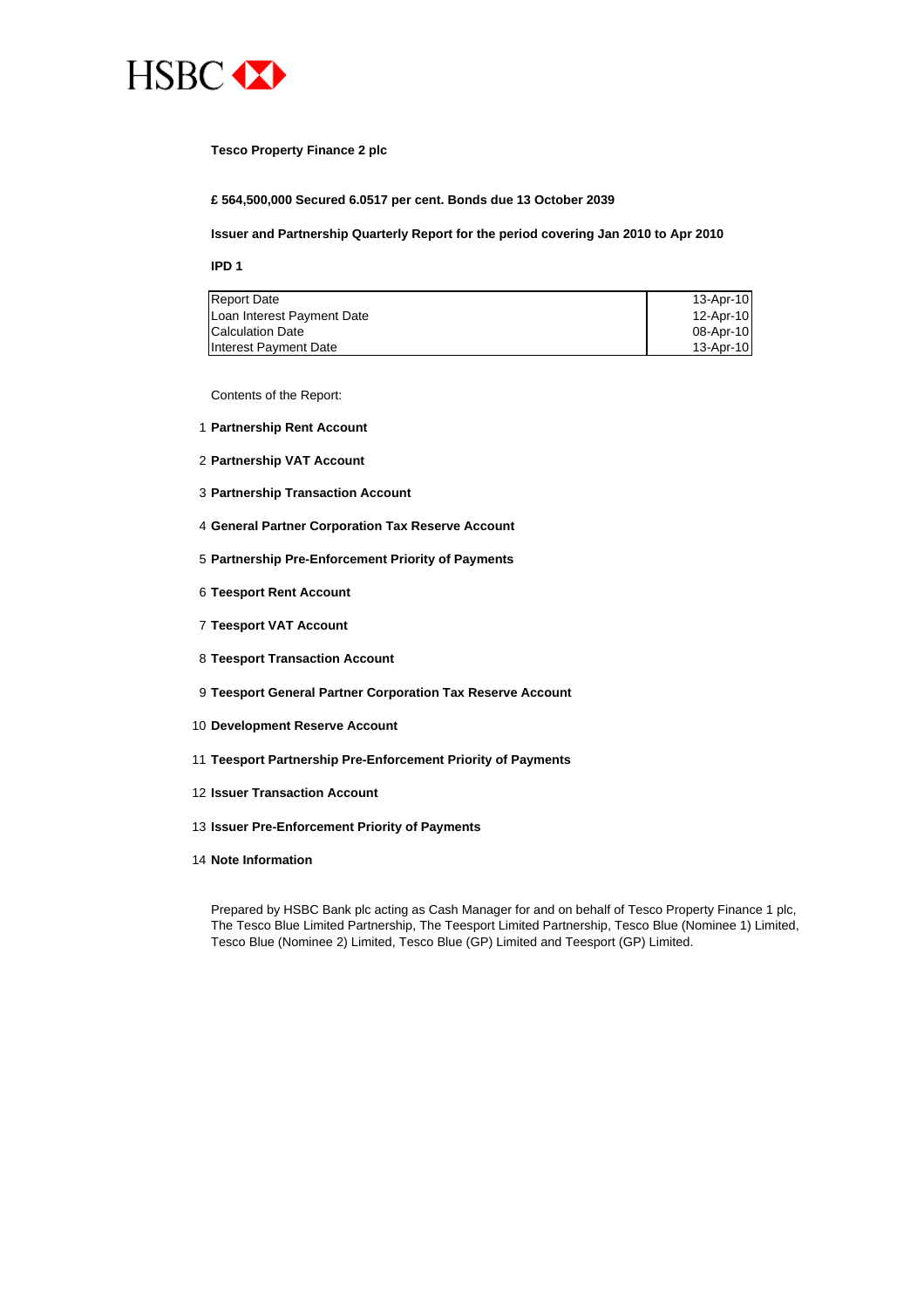# **1. Partnership Rent Account 69796072**

|             | <b>Opening Balance</b>             | $0.00$ Cr       |       |
|-------------|------------------------------------|-----------------|-------|
| <b>DATE</b> | <b>ENTRY DETAILS</b>               | AMOUNT (£)      | CR/DR |
| 24-Mar-10   | Rent                               | 8,701,890.21 Cr |       |
| 12-Apr-10   | To Partnership Transaction Account | 8,701,890.21 Dr |       |
|             |                                    |                 |       |
|             | <b>Closing Balance</b>             | $0.00$ Cr       |       |
|             |                                    |                 |       |

## **2. Partnership VAT Account 69796099**

|                        | Opening Balance                          | $0.00$ Cr                          |       |
|------------------------|------------------------------------------|------------------------------------|-------|
| <b>DATE</b>            | <b>ENTRY DETAILS</b>                     | AMOUNT (£)                         | CR/DR |
| 29-Jan-10<br>29-Jan-10 | <b>VAT Funding</b><br><b>VAT Payment</b> | 1,110,879.60 Cr<br>1,110,879.60 Dr |       |
|                        | Closing Balance                          | $0.00$ Cr                          |       |

### **3. Partnership Transaction Account 69796080**

|                                                                                                                                             | Opening Balance                                                                                                                                                                                                                                                                                              | $0.00$ Cr                                                                                                                                                                          |       |
|---------------------------------------------------------------------------------------------------------------------------------------------|--------------------------------------------------------------------------------------------------------------------------------------------------------------------------------------------------------------------------------------------------------------------------------------------------------------|------------------------------------------------------------------------------------------------------------------------------------------------------------------------------------|-------|
| <b>DATE</b>                                                                                                                                 | <b>ENTRY DETAILS</b>                                                                                                                                                                                                                                                                                         | AMOUNT (£)                                                                                                                                                                         | CR/DR |
| 11-Jan-10<br>11-Jan-10<br>11-Jan-10<br>07-Apr-10<br>12-Apr-10<br>12-Apr-10<br>12-Apr-10<br>12-Apr-10<br>12-Apr-10<br>12-Apr-10<br>12-Apr-10 | Property Advisor Fee (Reserved)<br>Property Pool Manager Fee (Reserved)<br><b>Expense Reserve Ledger</b><br><b>Credit Interest</b><br><b>Transfer from Rent</b><br><b>Trustee Fee</b><br><b>Ongoing Fee</b><br>Mourants<br>Partnership Swap payment<br><b>Partnership Debt</b><br><b>Transfer to General</b> | 25,000.00 Cr<br>63,750.00 Cr<br>71,322.66 Cr<br>605.35 Cr<br>8,701,890.21 Cr<br>1,468.75 Dr<br>61,868.75 Dr<br>8,812.50 Dr<br>2,984,382.20 Cr<br>10,258,558.63 Dr<br>852.991.59 Dr |       |
|                                                                                                                                             | <b>Closing Balance</b>                                                                                                                                                                                                                                                                                       | 663,250.20 Cr                                                                                                                                                                      |       |

# **4. General Partner Corporation Tax Reserve Account 69796115**

|             | <b>Opening Balance</b> | $0.00$ $Cr$         |
|-------------|------------------------|---------------------|
| <b>DATE</b> | <b>ENTRY DETAILS</b>   | CR/DR<br>AMOUNT (£) |
|             |                        |                     |
|             |                        |                     |
|             |                        |                     |
|             | <b>Closing Balance</b> | 0.00 Cr             |
|             |                        |                     |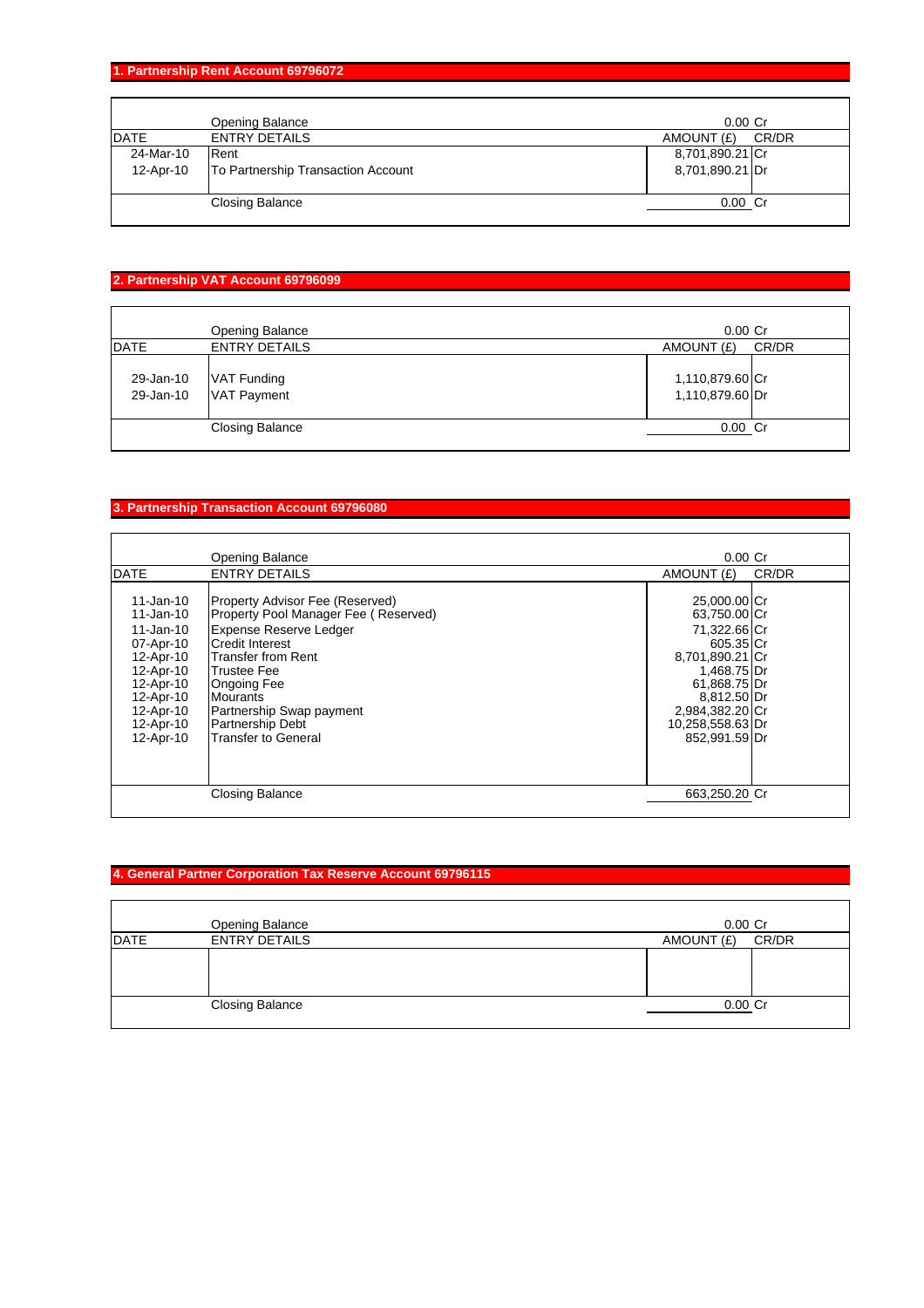| Date      |                                                                               | <b>Funds Paid Out</b><br>of account $(E)$ | <b>Funds</b><br><b>Received into</b><br>account(E) |
|-----------|-------------------------------------------------------------------------------|-------------------------------------------|----------------------------------------------------|
| 12-Apr-10 |                                                                               |                                           |                                                    |
|           | <b>Partnership Available Funds</b>                                            |                                           |                                                    |
|           | a Rental Income                                                               |                                           | 8,701,890.21                                       |
|           | b Funds from Issuer under Partnership Swaps                                   |                                           | 10,258,582.98                                      |
|           | c From Partnership VAT Account                                                |                                           | 0.00                                               |
|           | d From Partnership Disposal Proceeds Account                                  |                                           | 0.00                                               |
|           | e From Partnership Insurance Proceeds Account                                 |                                           | 0.00                                               |
|           | f Interest received by the Partnership Accounts and Rent Account              |                                           | 0.00                                               |
|           | g Eligible Investment Earnings by Partnership                                 |                                           | 0.00                                               |
|           | h Advance under Committed Subordinated Loan Agreement                         |                                           | 0.00                                               |
|           | Net proceeds of a CPO Disposal or a Mortgage Property                         |                                           | 0.00                                               |
|           | Net proceeds of a disposal of a Mortgage Property                             |                                           | 0.00                                               |
|           | k Any other sums standing to the credit of the Partnership Transaction Ac     |                                           | 71,928.01                                          |
|           | <b>Partnership Pre-Enforcement Priority of Payments</b>                       |                                           |                                                    |
|           | a Partnership Security Trustee Fees                                           | 1,468.75                                  |                                                    |
|           | b Issuer Security Trustee Fee, Bond Trustee, operating expenses of the Issuer | 56,118.75                                 |                                                    |
|           | (Ongoing Partnership Facility Fee)                                            |                                           |                                                    |
|           | c Partnership Operating Expenses excluding GP UK Tax                          | 10,750.22                                 |                                                    |
|           | d Partnership Operator Fee                                                    | 4,406.25                                  |                                                    |
|           | d Property Advisor Fee (Annual 25 K Jan)                                      | 0.00                                      |                                                    |
|           | d Nominees Corporate Services Provider Fee                                    | 2,937.50                                  |                                                    |
|           | d Nominees Holdco Corporate Services Provider Fee                             | 1,468.75                                  |                                                    |
|           | d Nominees Side Letter payments                                               | 0.00                                      |                                                    |
|           | d Nominees Holdco Side Letter payments                                        | 0.00                                      |                                                    |
|           | d Account Bank Fee                                                            |                                           |                                                    |
|           | d Cash Manager Fee                                                            |                                           |                                                    |
|           | d Issuer Account Bank, PPA CM, CSP Fee (Ongoing Partnership Facility Fee)     | 5,000.00                                  |                                                    |
|           | d Headlease payment                                                           | 0.00                                      |                                                    |
|           | e Partnership Expenses Ledger payment                                         | 6,250.00                                  |                                                    |
|           | f Partnership Debt Interest                                                   | 8,540,461.63                              |                                                    |
|           | f Partnership Swap payment                                                    | 7,274,200.76                              |                                                    |
|           | g Partnership Debt Principal                                                  | 1,718,097.00                              |                                                    |
|           | Issuer Partnership Swap Termination Amount (Ongoing Partnership Facility      |                                           |                                                    |
|           | h Fee)                                                                        | 750.00                                    |                                                    |
|           | Partnership Swap Termination Amount                                           | 0.00                                      |                                                    |
|           | <b>i</b> Property Pool Manager Fee                                            | 63,750.00                                 |                                                    |
|           | k Partnership Expenses Ledger payment                                         | 493,750.00                                |                                                    |
|           | <b>I</b> Alteration Adjustment Rent                                           | 0.00                                      |                                                    |
|           | m Committed Subordinated Loan payment                                         | 0.00                                      |                                                    |
|           | n Partnership Distribution Account                                            | 852,991.59                                |                                                    |
|           | <b>Totals</b>                                                                 | 19,032,401.20                             | 19,032,401.20                                      |

**Expense Reserve Ledger - Max GBP 500,000.00**

Date

12-Apr-10 500,000.00 Cr

Balance 500,000.00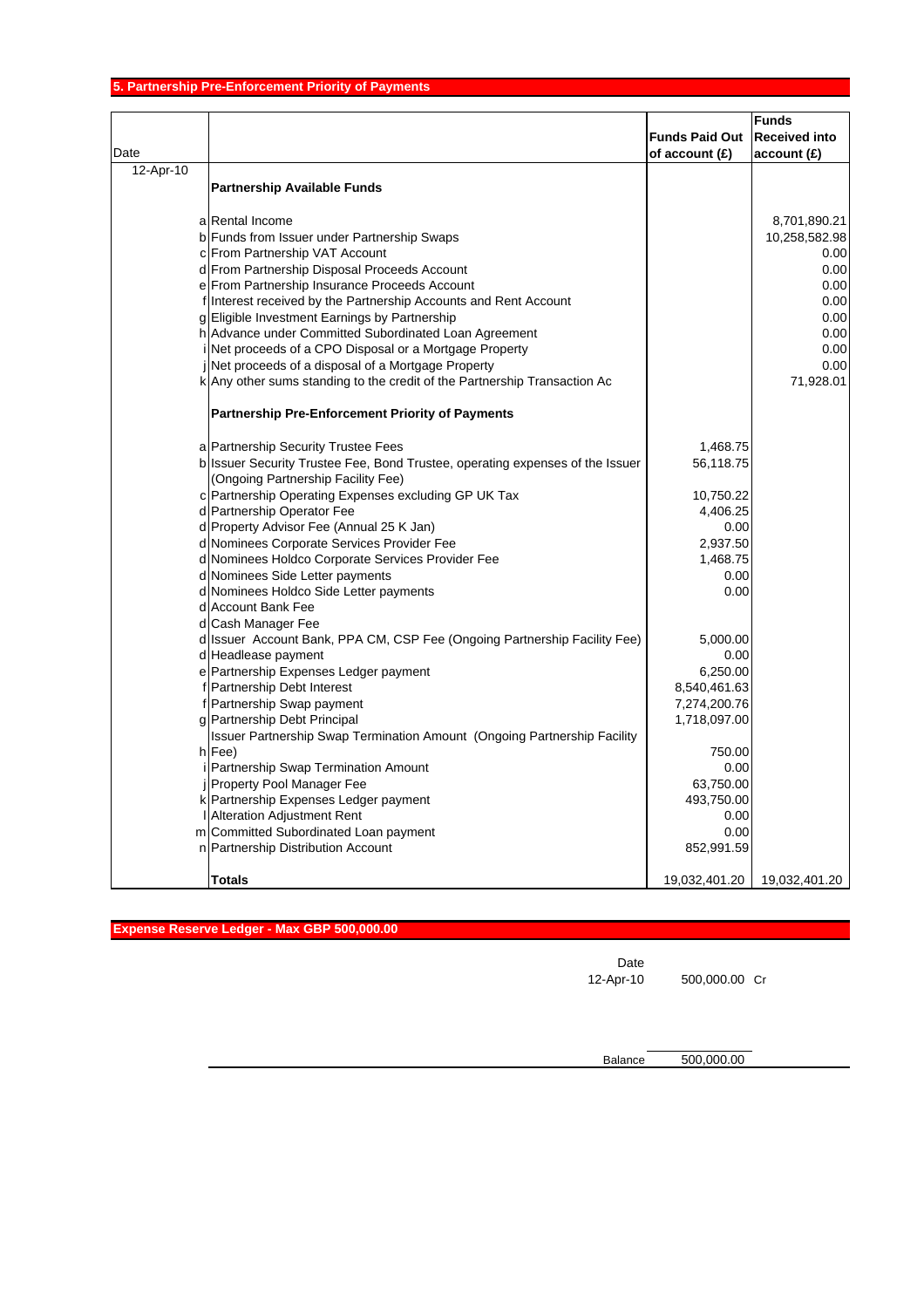|              | Opening Balance                           | $0.00$ Cr           |
|--------------|-------------------------------------------|---------------------|
| <b>DATE</b>  | <b>ENTRY DETAILS</b>                      | AMOUNT (£)<br>CR/DR |
|              | From Close                                | 17,364.00 Cr        |
| $13$ -Jan-10 | <b>Eissuer Operating Costs (Reserved)</b> | 50,996.00 Cr        |
| 13-Jan-10    | <b>Isuer Profit</b>                       | 750.00 Cr           |
| $01$ -Feb-10 | Credit interest                           | 91.77 Cr            |
| $01$ -Mar-10 | Credit interest                           | 7.96 Cr             |
| 01-Apr-10    | <b>Credit interest</b>                    | 8.51 Cr             |
| 26-Mar-10    | <b>Dividend Declared</b>                  | 12,501.50 Dr        |
| 13-Apr-10    | <b>Swaps Receipts</b>                     | 2,984,382.20 Cr     |
| 13-Apr-10    | Partnership Debt                          | 10,258,558.63 Cr    |
| 13-Apr-10    | <b>Swap Pays</b>                          | 2,984,382.20 Dr     |
| 13-Apr-10    | <b>Ongoing Fee</b>                        | 61,868.75 Cr        |
| 13-Apr-10    | <b>HSBC</b> Fee                           | 7,643.75 Dr         |
| 13-Apr-10    | <b>SFM Fee</b>                            | $0.00$ Dr           |
| 13-Apr-10    | <b>Notes</b>                              | 10,258,558.62 Dr    |
|              |                                           |                     |
|              |                                           |                     |
|              | <b>Closing Balance</b>                    | 110,941.75 Cr       |

# **7. Issuer Pre-Enforcement Priority of Payments**

| Date      |                                                                                  | <b>Funds Paid Out</b><br>of account (£) | <b>Funds</b><br><b>Received into</b><br>account(E) |
|-----------|----------------------------------------------------------------------------------|-----------------------------------------|----------------------------------------------------|
| 13-Apr-10 |                                                                                  |                                         |                                                    |
|           | <b>Issuer Available Funds</b>                                                    |                                         |                                                    |
|           | a Funds due to Issuer under Partnership Swap Agreement                           |                                         | 7,274,200.76                                       |
|           | b Amounts due to Issuer in respect of Partnership Loan                           |                                         | 10,320,427.38                                      |
|           | c Any amount due to Issuer under Issuer Swap Agreement                           |                                         | 10,258,582.98                                      |
|           | d Ineterest Received by Issuer on Transaction Account                            |                                         | 108.24                                             |
|           | e Eigible Investment Earnings                                                    |                                         | 0.00                                               |
|           | <b>Issuer Pre-Enforcement Priority of Payments</b>                               |                                         |                                                    |
|           | al Bond Trustee Fee                                                              | 1,175.00                                |                                                    |
|           | a Issuer Security Trustee Fee                                                    | 1,468.75                                |                                                    |
|           | b Issuer Operating Expenses                                                      | 53,475.00                               |                                                    |
|           | c Issuer/Issuer Holdco Corporate Services Provider Fee                           | 0.00                                    |                                                    |
|           | c Paying Agent Fee                                                               | 500.00                                  |                                                    |
|           | c Account Bank Fee                                                               | 750.00                                  |                                                    |
|           | c Cash Manager Fee                                                               | 3,750.00                                |                                                    |
|           | d Bond Interest                                                                  | 8,540,461.62                            |                                                    |
|           | d Bond Principal                                                                 | 1,718,097.00                            |                                                    |
|           | d Issuer Swap Provider                                                           | 7,274,200.76                            |                                                    |
|           | d Partnership Swap payment<br>ellssuer Profit                                    | 10,258,582.98                           |                                                    |
|           |                                                                                  | 750.00                                  |                                                    |
|           | <b>Swap Subordinated Amounts</b><br>g Issuer Partnership Swap Termination Amount |                                         |                                                    |
|           | hilssuer Transaction Account                                                     | 108.25                                  |                                                    |
|           |                                                                                  |                                         |                                                    |
|           | <b>Totals</b>                                                                    | 27,853,319.36                           | 27,853,319.36                                      |